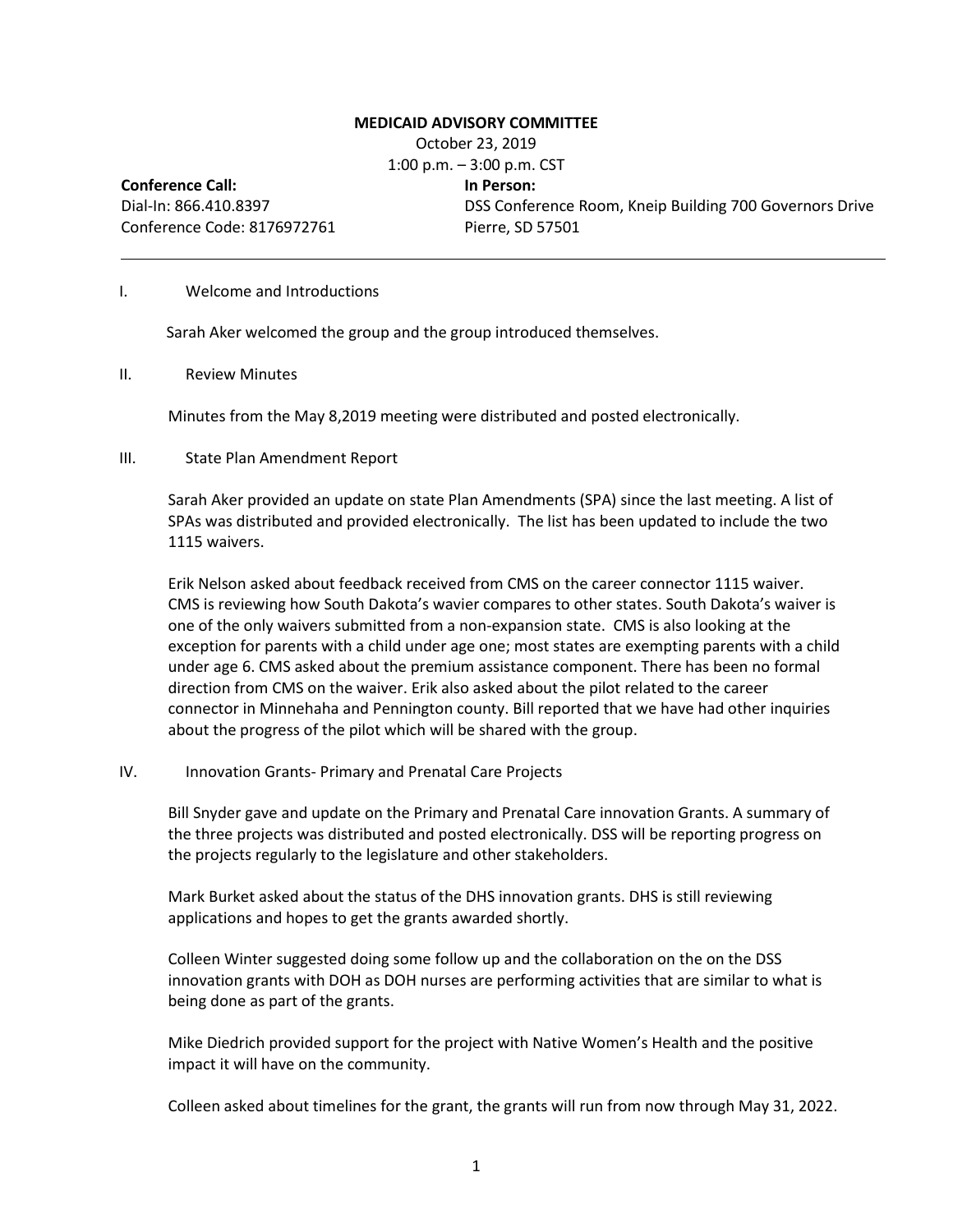# V. Community Based Provider Shared Savings Update

### 100% FMAP Savings Report

Bill provided an update on the shared savings program. All materials for this update were provided and posted electronically.

#### Intergovernmental Personnel Agreements (IPA)

Using Intergovernmental Personnel Act (IPA) Agreements, two nurses have been hired in Rosebud and Pine Ridge. Andi Ferguson is working in Pine Ridge and Jodi Smith is working is Rosebud, there is a third position open in Cheyenne River. The goal of the position is to assist IHS providers in making referrals as well as assisting IHS with other processes related to Medicaid. Some of the other projects the nurses are working on include discharge planning especially for behavioral health referrals. Andi is helping recipients in Pine Ridge to change their PCP as well as assisting with prior authorizations for services.

#### VI. Medicaid Outcomes

### Opioid Outcomes

DSS has implemented edits to the Point of Sale (POS) system related to opioids in an effort to prevent opioid misuse. Information was distributed and provided electronically.

There was a question regarding clinic managers and if they have access to the reports generated by DSS. The reports would not necessarily go to clinic managers as DSS does not have this type of contact information, DSS sends the report to the address on file for the prescriber, but could be shared by the prescriber with the clinic manager. It was suggested that DSS look into ways that the data could go to clinic managers. A clinic manager would be able to do more with the data on a systems level. The South Dakota Board of Pharmacy has the ability to look at prescriber habits, number of pills prescribed, and number of prescriptions through the PDMP. Exchanging data with clinic managers may be the next tier in the PDMP project and making improvements in this area.

### 2018 CAHPS Results

CAHPS data was provided and distributed electronically. A question was asked about the format of the survey and how recipients answer the questions; the questions are asked using a Likert scale. There was also a question about data related to appointments with specialist and if there was additional information that could be derived from the results. This question is only answered if the person indicates that they have seen a specialist. There is no definition in the survey of what a specialist means so it is left to the discretion of the recipient or parent/guardian completing the survey. The survey is anonymous and does not include geographical information.

### 2018 Health Home Outcomes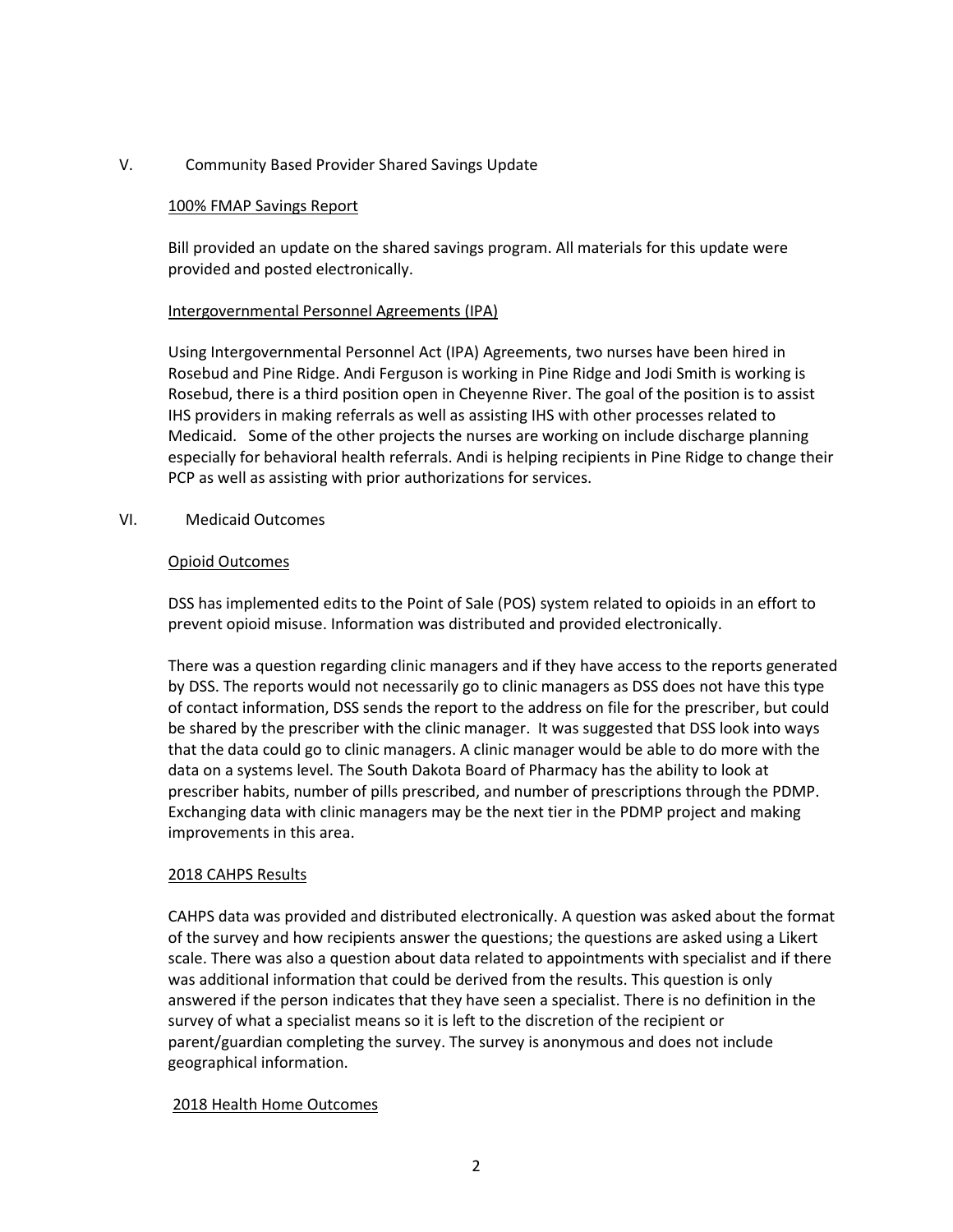Health Home Data was provided and distributed electronically. Eric Grocott asked about ways to include pharmacies in the health home program, research is showing that pharmacist could have a significant impact on hospital readmission due to their understanding of patients and their medication adherence habits. Pharmacists can be included in the Health Home care team, at this time we are not sure how many Health Home providers are utilizing pharmacy as part of the team. DSS could look at doing additional outreach regarding pharmacy collaboration.

# V. Other Updates

## WIC Data Collaboration

Sarah provided an update on collaboration with WIC in the area of well child visits. Information was distributed and provided electronically.

There was a question about the difference between WIC and Medicaid Eligibility, there are slight differences in financial eligibility; the age limit for children/families to participate in WIC is age 5. There was also a question about the number of people on Medicaid that are not on WIC, there were 27,121 children under age 5 that were eligible for Medicaid as of Aug 2019. It was noted by the committee that patient compliance with wellness visits is challenging when vaccinations are not indicated. Sarah noted that DSS has noticed a correlation in increased rates in well child visits when vaccinations are indicated. Someone also noted that less people are going into the clinic when flu shots are offered at school. The group also discussed the impact of families electing to receive sports physicals only instead of wellness visits.

There was a question about what Medicaid does to help people remember to get their well child check. Medicaid sends reminders for well child checks annually in the month of the child's birthday and more frequently for children under age 3 according to the AAP periodicity schedule. Clinics could do their own reminder cards by getting their list of recipients from the portal. It was also suggested that front desk staff and clinic manager could have an impact by talking to recipients about opportunities to get well child visits scheduled.

# 6|18 Initiative

Sarah presented on the 6|18 project focused on tobacco prevention. Information was distributed and posted electronically.

### Medicaid Online Portal Update

Lisa Lee provided an update on the online portal. Information was provided and posted electronically.

There was a question from Eric about doing a sample electronic claim that could be posted or created for pharmacists to reference. Eric mentioned that crossover pharmacy claims are being denied. Medicare allows refills at 75% utilization of supplies, but Medicaid is denying due to refill occurring before the entire supply is used. Eric asked if it is possible for this to change and match Medicare. Sarah asked Eric to send a couple of sample claims so that we can take a look at it and see if it is something Medicaid can address.